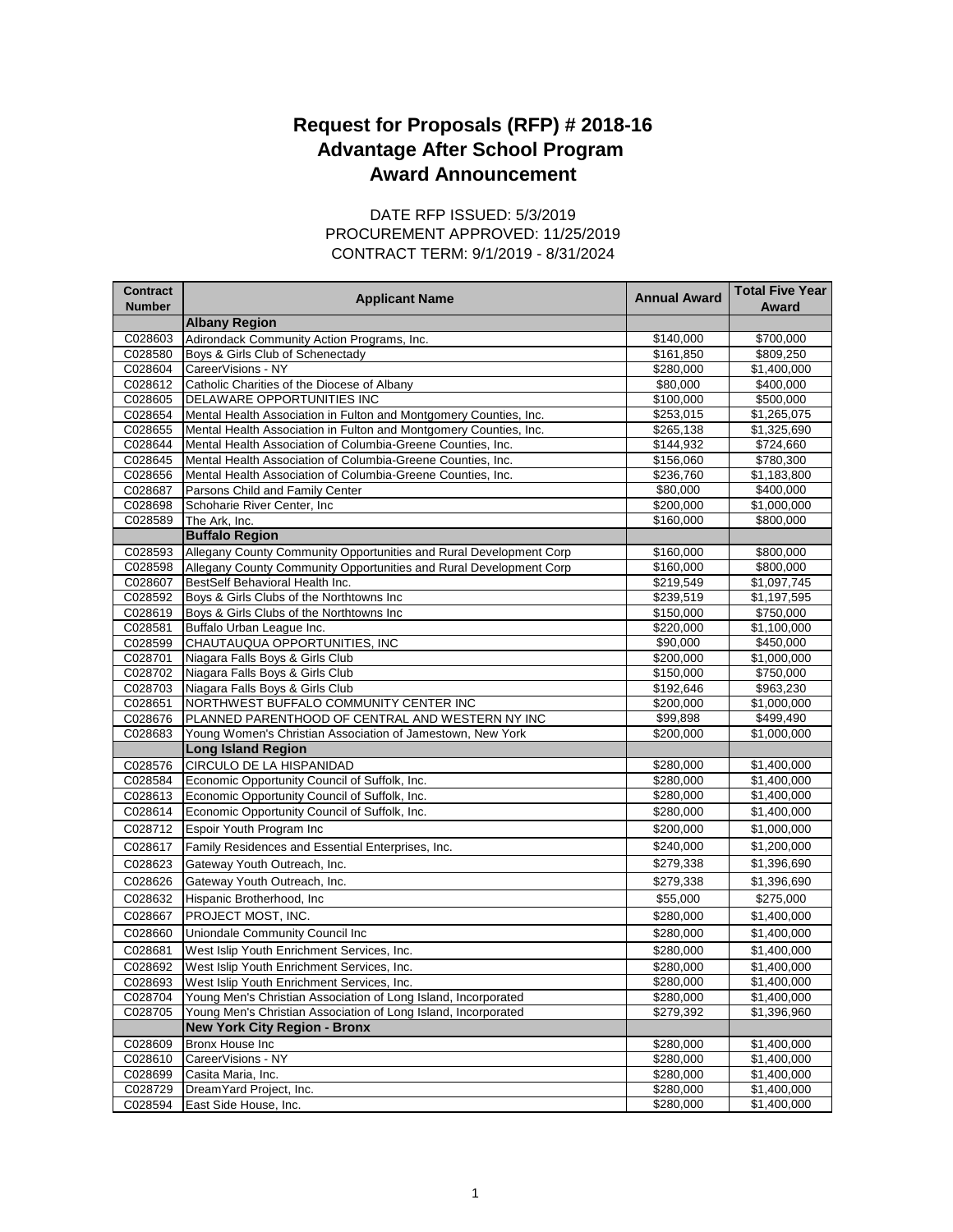| C028649            | New York Junior Tennis League                                                 | \$200,000              | \$1,000,000                |
|--------------------|-------------------------------------------------------------------------------|------------------------|----------------------------|
| C028663            | RIVERDALE NEIGHBORHOOD HOUSE INC                                              | \$200,000              | \$1,000,000                |
| C028596            | THE COMMITTEE FOR HISPANIC CHILDREN AND FAMILIES, INC                         | \$280,000              | \$1,400,000                |
| C028620            | THE COMMITTEE FOR HISPANIC CHILDREN AND FAMILIES, INC                         | \$280,000              | \$1,400,000                |
| C028625            | THE KINGSBRIDGE HEIGHTS COMMUNITY CENTER INC                                  | \$280,000              | \$1,400,000                |
| C028673            | The Sports & Arts in Schools Foundation Inc.                                  | \$280,000              | \$1,400,000                |
| C028680            | The Sports & Arts in Schools Foundation Inc.                                  | \$280,000              | \$1,400,000                |
| C028668            | Women's Housing and Economic Development Corporation                          | \$200,000              | \$1,000,000                |
|                    | <b>New York City Region - Brooklyn</b>                                        |                        |                            |
| C028601            | Children of Promise, NYC                                                      | \$250,000              | \$1,250,000                |
| C028582            | <b>Cypress Hills Local Development Corporation</b>                            | \$200,000              | \$1,000,000                |
| C028591            | Federation of Italian American Organization of Brooklyn, Ltd.                 | \$190,000              | \$950,000                  |
| C028621            | <b>Good Shepherd Services</b>                                                 | \$280,000              | \$1,400,000                |
| C028628            | <b>Good Shepherd Services</b>                                                 | \$150,000              | \$750,000                  |
| C028637            | <b>Good Shepherd Services</b>                                                 | \$220,000              | \$1,100,000                |
| C028635            | <b>Grand Street Settlement Inc.</b>                                           | \$200,000              | \$1,000,000                |
| C028638            | New York Junior Tennis League                                                 | \$160,000              | \$800,000                  |
| C028659            | New York Junior Tennis League                                                 | \$200,000              | \$1,000,000                |
| C028647            | <b>NIA Community Services Network</b>                                         | \$280,000              | $\overline{$1,400,000}$    |
| C028648            | <b>NIA Community Services Network</b>                                         | \$280,000              | \$1,400,000                |
| C028690            | RiseBoro Community Partnership Inc.                                           | \$280,000              | \$1,400,000                |
| C028671            | School Settlement Association Corporation                                     | \$280,000              | \$1,400,000                |
| C028670            | <b>SCO Family of Services</b>                                                 | \$280,000              | \$1,400,000                |
| C028678            | ST NICKS ALLIANCE CORP                                                        | \$220,000              | \$1,100,000                |
| C028679            | ST NICKS ALLIANCE CORP                                                        | \$280,000              | \$1,400,000                |
| C028674            | The Sports & Arts in Schools Foundation Inc.                                  | \$280,000              | \$1,400,000                |
| C028719            | UNITED LUBAVITCHER YESHIVOTH                                                  | \$190,000              | \$950,000                  |
|                    | <b>New York City Region - Manhattan</b>                                       |                        |                            |
| C028725            | AFTER-SCHOOL ALL-STARS                                                        | \$280,000              | \$1,400,000                |
| C028726            | AFTER-SCHOOL ALL-STARS                                                        | \$280,000              | \$1,400,000                |
| C028590            | Association to Benefit Children                                               | \$160,000              | \$800,000                  |
| c028695            | Boys & Girls club of Harlem                                                   | \$280,000              | \$1,400,000                |
| C028696            | Boys & Girls club of Harlem                                                   | \$280,000              | \$1,400,000                |
| C028697            | Boys & Girls club of Harlem                                                   | \$280,000              | \$1,400,000                |
| C028586            | Educational Alliance, Inc.                                                    | \$280,000              | \$1,400,000                |
| C028707            | FRESH YOUTH INITIATIVES, INC.                                                 | \$260,000              | \$1,300,000                |
| C028629            | <b>Grand Street Settlement Inc</b>                                            | \$200,000              | \$1,000,000                |
| C028630            | Harlem Dowling-Westside Center for Children and Family Services               | \$280,000              | \$1,400,000                |
| C028631            | HENRY STREET SETTLEMENT                                                       | \$270,000              | \$1,350,000                |
| C028713            | HETRICK-MARTIN INSTITUTE INC                                                  | \$125,000              | \$625,000                  |
| C028633            | Immigrant Social Services, Inc.                                               | \$103,180              | \$515,900                  |
| C028622            | INWOOD COMMUNITY SERVICES, INC                                                | \$280,000              | \$1,400,000                |
| C028682            | Police Athletic League                                                        | \$100,000              | \$500,000                  |
| C028661            | Roads to Success Inc., Oasis Community Corporation                            | \$191,204              | \$956,020                  |
| C028672            | THE CHILDRENS AID SOCIETY                                                     | \$280,000              | \$1,400,000                |
| C028686            | THE CHILDRENS AID SOCIETY                                                     | \$280,000              | \$1,400,000                |
| C028730            |                                                                               |                        |                            |
|                    | The Research Foundation of CUNY obo Hunter College                            | \$112,012              | \$560,060                  |
|                    | <b>New York City Region - Queens</b>                                          |                        |                            |
| C028579            | CHILD CENTER OF NY                                                            | \$280,000              | \$1,400,000                |
| C028600            | CHILD CENTER OF NY                                                            | \$280,000              | \$1,400,000                |
| C028627            | Jacob A. Riis Neighborhood Settlement                                         | \$240,000              | \$1,200,000                |
| C028636            | Jacob A. Riis Neighborhood Settlement                                         | \$240,000              | \$1,200,000                |
| C028634            | Jewish Community Council of Greater Coney Island Inc.                         | \$190,000              | \$950,000                  |
| C028642            | MASPETH TOWN HALL, INC                                                        | \$280,000              | \$1,400,000                |
| C028643            | MASPETH TOWN HALL, INC                                                        | \$280,000              | \$1,400,000                |
| C028652            | MASPETH TOWN HALL, INC                                                        | \$280,000              | \$1,400,000                |
| C028650            | <b>NIA Community Services Network</b>                                         | \$280,000              | \$1,400,000                |
| C028677            | Queens Community House, Inc.                                                  | \$280,000              | \$1,400,000                |
| C028688            | Queens Community House, Inc.                                                  | \$279,629              | \$1,398,145                |
| C028708            | South Asian Youth Action                                                      | \$200,000              | \$1,000,000                |
| C028720            | Variety Boys & Girls Club of Queens, Inc.                                     | \$200,000              | \$1,000,000                |
|                    | <b>New York City Region - Richmond</b>                                        |                        |                            |
| C028711            | Change for Kids Inc                                                           | \$270,000              | \$1,350,000                |
| C028639            | New York Center for Interpersonal Development, Inc.                           | \$280,000              | \$1,400,000                |
| C028640<br>C028666 | New York Center for Interpersonal Development, Inc.<br>Police Athletic League | \$280,000<br>\$280,000 | \$1,400,000<br>\$1,400,000 |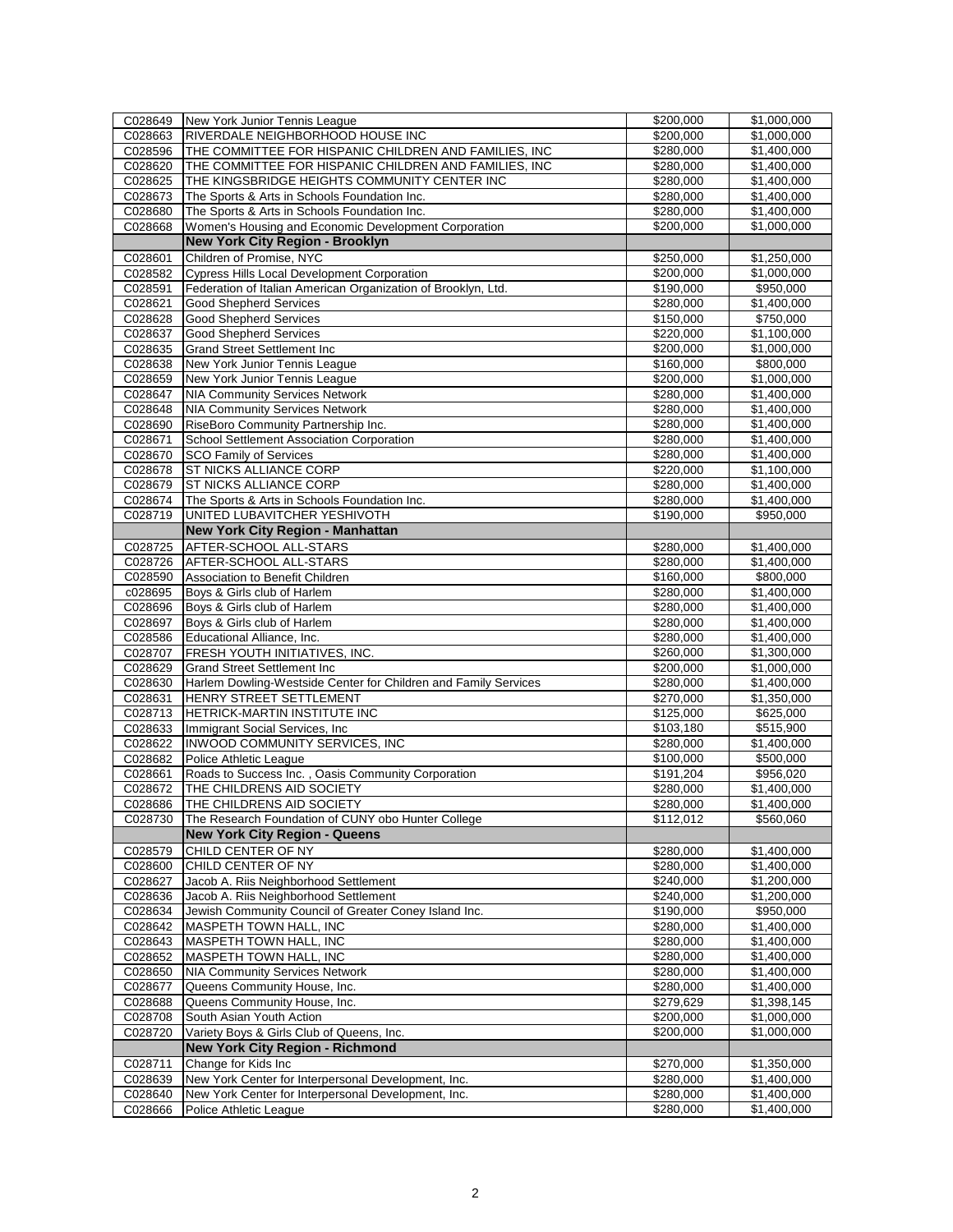|         | <b>Rochester Region</b>                                                  |              |                         |
|---------|--------------------------------------------------------------------------|--------------|-------------------------|
| C028731 | Action for a Better Community Inc.                                       | \$200,000    | \$1,000,000             |
| C028606 | Baden Street Settlement of Rochester, Inc.                               | \$280,000    | \$1,400,000             |
| C028578 | Boys & Girls Club of Rochester, Inc.                                     | \$277,417    | \$1,387,085             |
| C028716 | Dansville Foursquare Church                                              | \$172,798    | \$863,990               |
| C028618 | Family Service Society Inc.                                              | \$150,000    | \$750,000               |
| C028624 | GLOW YOUNG MEN'S CHRISTIAN ASSOCIATION, INC.                             | \$140,000    | \$700,000               |
| C028717 | LIVING WORD TEMPLE OF RESTORATION                                        | \$120,000    | \$600,000               |
| C028691 | Rochester Area Community Foundation Initiatives                          | \$280,000    | \$1,400,000             |
| C028602 | The Community Place of Greater Rochester, Inc.                           | \$80,000     | $\sqrt{$400,000}$       |
| C028664 | Wayne County Action Program Inc.                                         | \$220,000    | \$1,100,000             |
| C028669 | YMCA of Greater Rochester                                                | \$160,000    | \$800,000               |
|         | <b>Spring Valley Region</b>                                              |              |                         |
| C028587 | Boys and Girls Club of New Rochelle, Inc.                                | \$200,000    | \$1,000,000             |
| C028608 | Boys and Girls Club of New Rochelle, Inc.                                | \$80,000     | \$400,000               |
| C028715 | Boys Club of Mount Kisco, Inc.                                           | \$280,000    | \$1,400,000             |
| C028616 | Comprehensive Action Model for Peekskill Inc                             | \$116,875    | \$584,375               |
| C028595 | Extension Service Associations of New York State - Cooperative Extension | \$108,950    | \$544,750               |
|         | <b>Association of Ulster County</b>                                      |              |                         |
| C028653 | Family Service Society of Yonkers                                        | \$280,000    | \$1,400,000             |
| C028611 | Family Services Inc.                                                     | \$250,000    | \$1,250,000             |
| C028597 | FAMILY SERVICES OF WESTCHESTER INC                                       | \$220,000    | \$1,100,000             |
| C028657 | Nepperhan Community Center Inc.                                          | \$280,000    | \$1,400,000             |
| C028646 | New Square Community Improvement Council, Inc.                           | \$277,500    | \$1,387,500             |
| C028658 | New Square Community Improvement Council, Inc.                           | \$277,500    | \$1,387,500             |
| C028641 | Northeast Community Council, Inc.                                        | \$148,000    | \$740,000               |
| C028710 | Port Chester Carver Center, Inc.                                         | \$280,000    | \$1,400,000             |
| C028675 | THE CHILDRENS VILLAGE, INC                                               | \$200,000    | \$1,000,000             |
| C028694 | Westhab, Inc.                                                            | \$200,000    | \$1,000,000             |
|         | <b>Syracuse Region</b>                                                   |              |                         |
| C028577 | Booker T. Washington Community Center of Auburn Inc.                     | \$250,000    | \$1,250,000             |
| C028583 | Booker T. Washington Community Center of Auburn Inc.                     | \$250,000    | \$1,250,000             |
| c028585 | Booker T. Washington Community Center of Auburn Inc.                     | \$250,000    | \$1,250,000             |
| C028588 | Center for Community Alternatives, Inc.                                  | \$100,000    | \$500,000               |
| C028615 | Cornell Cooperative Extension Association of Jefferson County            | \$210,000    | $\overline{$}1,050,000$ |
| C028718 | FAMILY COUNSELING SERVICES OF CORTLAND COUNTY, INC.                      | \$260,000    | \$1,300,000             |
| C028684 | Oswego County Opportunities Inc.                                         | \$268,500    | \$1,342,500             |
| C028662 | Utica Safe Schools Healty Students Partnership, Inc.                     | \$280,000    | \$1,400,000             |
| C028665 | Utica Safe Schools Healty Students Partnership, Inc.                     | \$280,000    | \$1,400,000             |
| C028689 | Utica Safe Schools Healty Students Partnership, Inc.                     | \$280,000    | \$1,400,000             |
| C028709 | Watertown Family YMCA, Inc.                                              | \$140,000    | \$700,000               |
| C028685 | YMCA-WCC of Rome, NY Inc.                                                | \$160,000    | \$800,000               |
|         | <b>TOTAL</b>                                                             | \$33,041,000 | \$165,205,000           |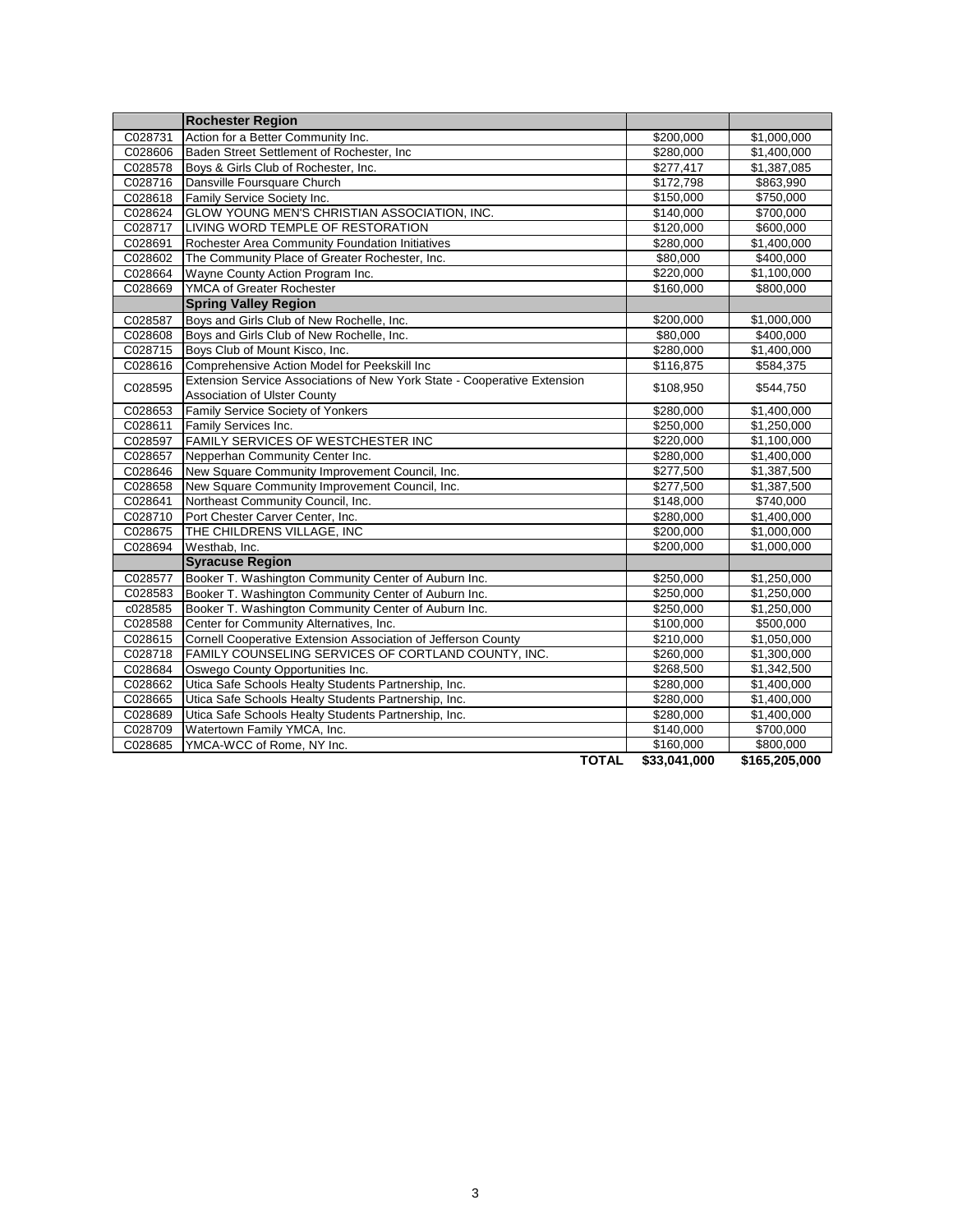## **Request for Proposals (RFP) # 2018-16 Advantage After School Program Unsuccesful Applicants**

## CONTRACT TERM: 9/1/2019 - 8/31/2024 DATE RFP ISSUED: 5/3/2019 PROCUREMENT APPROVED: 11/25/2019

| <b>Applicant Name</b>                                             | <b>Annual Amount</b> | <b>Total Five Year</b><br><b>Amount</b> |
|-------------------------------------------------------------------|----------------------|-----------------------------------------|
|                                                                   | <b>Requested</b>     | <b>Requested</b>                        |
| <b>Albany Region</b>                                              |                      |                                         |
| Adirondack Community Action Programs, Inc.                        | \$100,000            | \$500,000                               |
| Troy Boys & Girls Club                                            | \$77,306             | \$386,530                               |
| Ballston Area Community Center Inc.                               | \$20,000             | \$100,000                               |
| Mental Health Association in Fulton and Montgomery Counties, Inc. | \$268,609            | \$1,343,045                             |
| Refugee & Immigrant Support Services                              | \$98,185             | \$490,925                               |
| RICHFIELD SPRINGS YOUTH MINISTRY CORP                             | \$43,298             | \$216,490                               |
| <b>Buffalo Region</b>                                             |                      |                                         |
| Boys & Girls Clubs of the Northtowns Inc                          | \$276,300            | \$1,381,500                             |
| BOYS & GIRLS CLUBS OF BUFFALO INC                                 | \$240,000            | \$1,200,000                             |
| BOYS & GIRLS CLUBS OF BUFFALO INC                                 | \$220,000            | \$1,100,000                             |
| BOYS & GIRLS CLUBS OF BUFFALO INC                                 | \$180,000            | \$900,000                               |
| People & Possibilities                                            | \$220,000            | \$1,100,000                             |
| <b>Long Island Region</b>                                         |                      |                                         |
| Erie Regional Housing Development Corporation                     | \$280,000            | \$1,400,000                             |
| Young Men's Christian Association of Long Island, Incorporated    | \$280,000            | \$1,400,000                             |
| <b>New York City Region - Bronx</b>                               |                      |                                         |
| New York Junior Tennis League                                     | \$160,001            | \$800,005                               |
| The Sports & Arts in Schools Foundation Inc.                      | \$280,000            | \$1,400,000                             |
| DreamYard Project, Inc.                                           | \$140,000            | \$700,000                               |
| SCAN New York Volunteer Parent Aides Association Inc.             | \$280,000            | \$1,400,000                             |
| Young Athletes, Inc.                                              | \$240,000            | \$1,200,000                             |
| DreamYard Project, Inc.                                           | \$280,000            | \$1,400,000                             |
| Bronx House Inc.                                                  | \$160,000            | \$800,000                               |
| SCAN New York Volunteer Parent Aides Association Inc.             | \$280,000            | \$1,400,000                             |
| Phipps Neighborhoods, Inc.                                        | \$250,000            | \$1,250,000                             |
| Phipps Neighborhoods, Inc.                                        | \$200,001            | \$1,000,005                             |
| Phipps Neighborhoods, Inc.                                        | \$235,978            | \$1,179,890                             |
| Claremont Neighborhood Centers Inc.                               | \$200,000            | \$1,000,000                             |
| The Crenulated Company, Ltd.                                      | \$280,000            | \$1,400,000                             |
| Claremont Neighborhood Centers Inc.                               | \$200,000            | \$1,000,000                             |
| <b>New York City Region - Brooklyn</b>                            |                      |                                         |
| The Sports & Arts in Schools Foundation Inc.                      | \$280,000            | \$1,400,000                             |
| El Puente De Williamsburg                                         | \$280,000            | \$1,400,000                             |
| TRAIL BLAZER CAMPS INC                                            | \$200,000            | \$1,000,000                             |
| TRAIL BLAZER CAMPS INC                                            | \$200,000            | \$1,000,000                             |
| ST NICKS ALLIANCE CORP                                            | \$280,000            | \$1,400,000                             |
| School Settlement Association Corporation                         | \$280,000            | \$1,400,000                             |
| Sunset Park Health Council Inc                                    | \$150,000            | \$750,000                               |
| HARRIMAN SUMMER CAMP S 11 INC                                     | \$280,000            | \$1,400,000                             |
| HARRIMAN SUMMER CAMP S 11 INC                                     | \$280,000            | \$1,400,000                             |
| CHINESE-AMERICAN PLANNING COUNCIL INC                             | \$280,000            | \$1,400,000                             |
| CAMBA Inc.                                                        | \$280,000            | \$1,400,000                             |